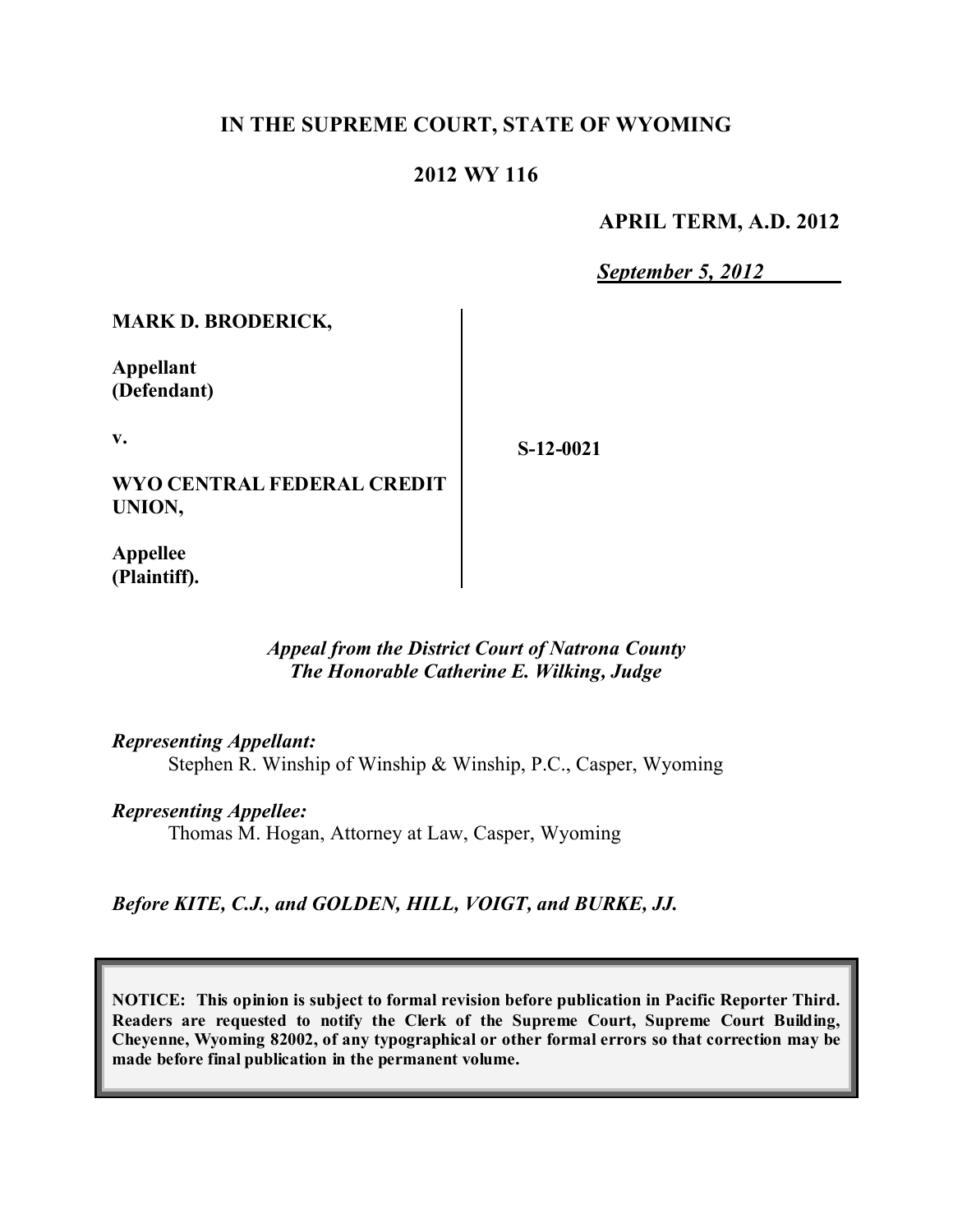### **GOLDEN**, Justice.

[¶1] In 2005, the Wyo Central Federal Credit Union (Credit Union) filed an action in state district court against Mark Broderick (Broderick) seeking judgment and foreclosure on a note and mortgage on which Broderick had defaulted. Broderick immediately filed a Chapter 13 bankruptcy petition, which stayed the Credit Union's state court action. Following the conclusion of the bankruptcy proceedings, which cured Broderick's original default under the note and mortgage but did not discharge the debt, Broderick again defaulted on the note. In 2010, the Credit Union amended its original complaint and again sought judgment and foreclosure on its note and mortgage. The district court granted the Credit Union summary judgment both on the amount the Credit Union demanded as due and owing under the note and on the attorney fees and costs it requested pursuant to the mortgage enforcement terms. We affirm.

#### **ISSUES**

[¶2] Broderick presents the following issues on appeal, all of them relating to the award of attorney fees and costs:

> 1. Whether the determination by a state court of an oversecured creditor's attorney fees incurred in a bankruptcy proceeding is subject to the Preemption Doctrine?

> 2. Whether Appellee should be denied its attorney fees by its failure to submit these fees to the Bankruptcy Court for approval?

> 3. Whether Appellee proved its damages with a reasonable degree of certainty?

### **FACTS**

[¶3] On July 24, 2003, Broderick executed a fifteen-year note by which he agreed to repay the Credit Union the sum of \$52,000.00, on or before August 1, 2018. The Note was secured by a Mortgage on Broderick's home executed on that same date. Broderick defaulted on the Note, and on September 26, 2005, the Credit Union filed a Complaint in district court seeking judgment and foreclosure on the Note and Mortgage. On September 28, 2005, Broderick responded by filing a Notice of Bankruptcy, and the district court thereafter stayed the state court action until resolution of the bankruptcy proceeding.

[¶4] On January 16, 2008, the bankruptcy court confirmed Broderick's "Eighth Amended Chapter 13 Plan." Through payments under the plan, Broderick's default on the Note and Mortgage was cured, but the plan did not discharge the debt. Under the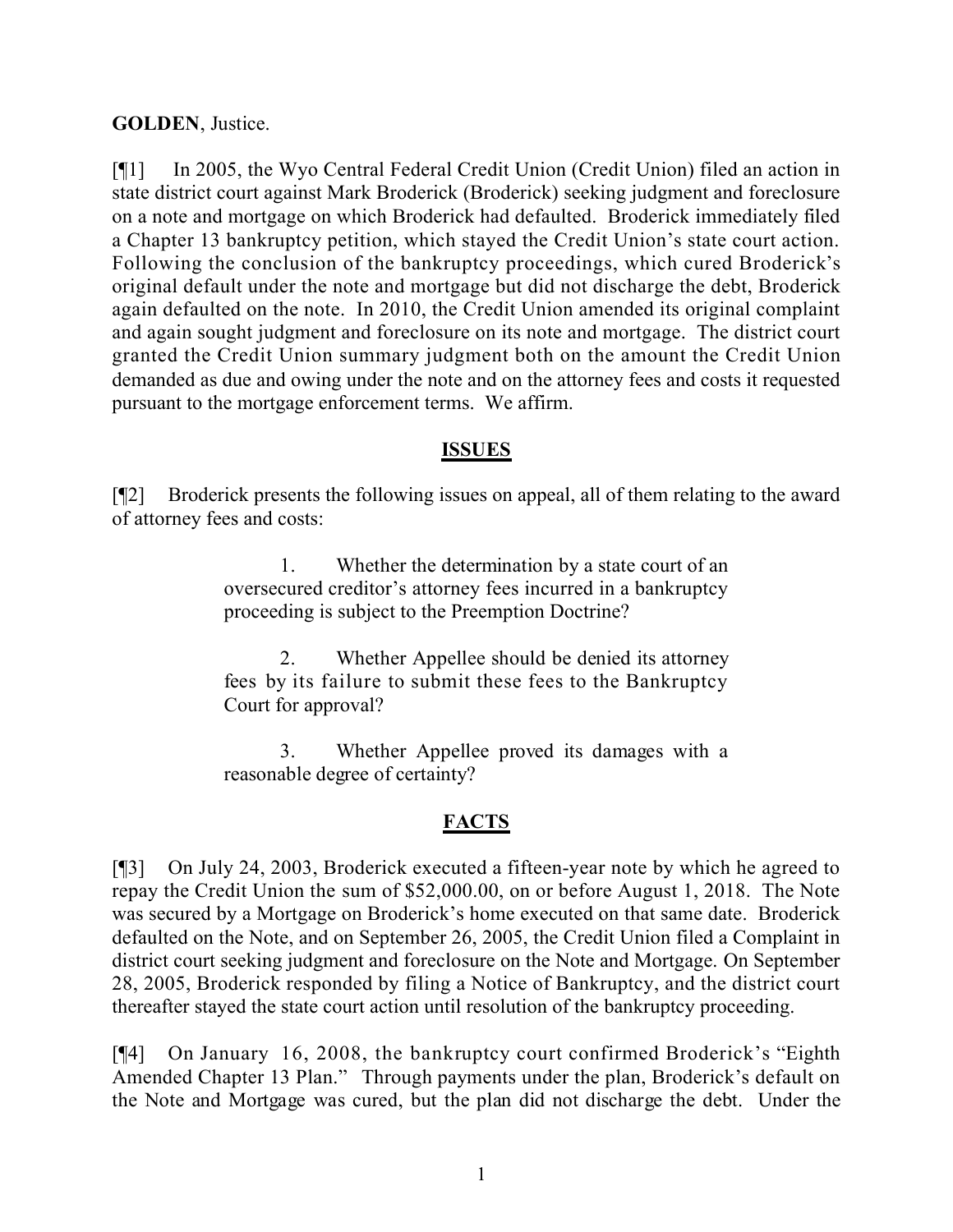confirmed plan, Broderick was required to make payments directly to the Credit Union, in accordance with the terms of the Note. Those payments were to be made outside Broderick's plan payments and continue after Broderick's bankruptcy discharge. On August 11, 2009, the bankruptcy court issued its Discharge of Debtor After Completion of Chapter 13 Plan.

[¶5] Shortly after the bankruptcy court discharge, Broderick defaulted on the Note, and on April 22, 2010, the Credit Union filed an Amended Complaint, again seeking judgment and foreclosure on the Note and Mortgage. The Credit Union claimed unpaid principal in the amount of \$36,024.94, plus interest accruing on that balance and late fees. The terms of the Note and the Mortgage obligated Broderick to pay the Credit Union's costs and expenses expended in the collection of the debt, and the Credit Union therefore also sought attorney fees and costs.

[¶6] On June 21, 2010, the Credit Union filed a motion for summary judgment on all of its claims. In its summary judgment motion, the Credit Union requested attorney fees in the amount of \$34,079.55. The Credit Union attached to its motion a twenty-nine page fee statement, detailing the fees and costs its attorney charged on the Broderick matter from February 2, 2005, through May 24, 2010. Also attached to the summary judgment motion was an affidavit from the Credit Union's attorney, which attested to the following:

> 8. The following factors have been considered by your Affiant in determining what reasonable attorney fees should be allowed in this instance:

> a. That Affiant has been a member of the Wyoming State Bar for approximately twenty seven (27) years and has been actively engaged in the practice of law in Natrona County, Wyoming, for approximately twenty seven (27) years and that on other occasions Affiant has handled similar actions for various clients involving legal questions of the same nature and complexity involved in the within action;

> b. That, at the commencement of this case, Affiant charged the rate of \$150.00 per hour in-house and \$200.00 per hour in Court for services of Affiant in performing legal services in this matter. Later, these rates were changed to \$200.00 per hour in-house and \$250.00 per hour in Court for services of Affiant in performing legal services in this matter, that to Affiant's best knowledge and belief rates for similar actions throughout Natrona County and the State of Wyoming vary from \$90.00 to \$300.00 per hour for similar legal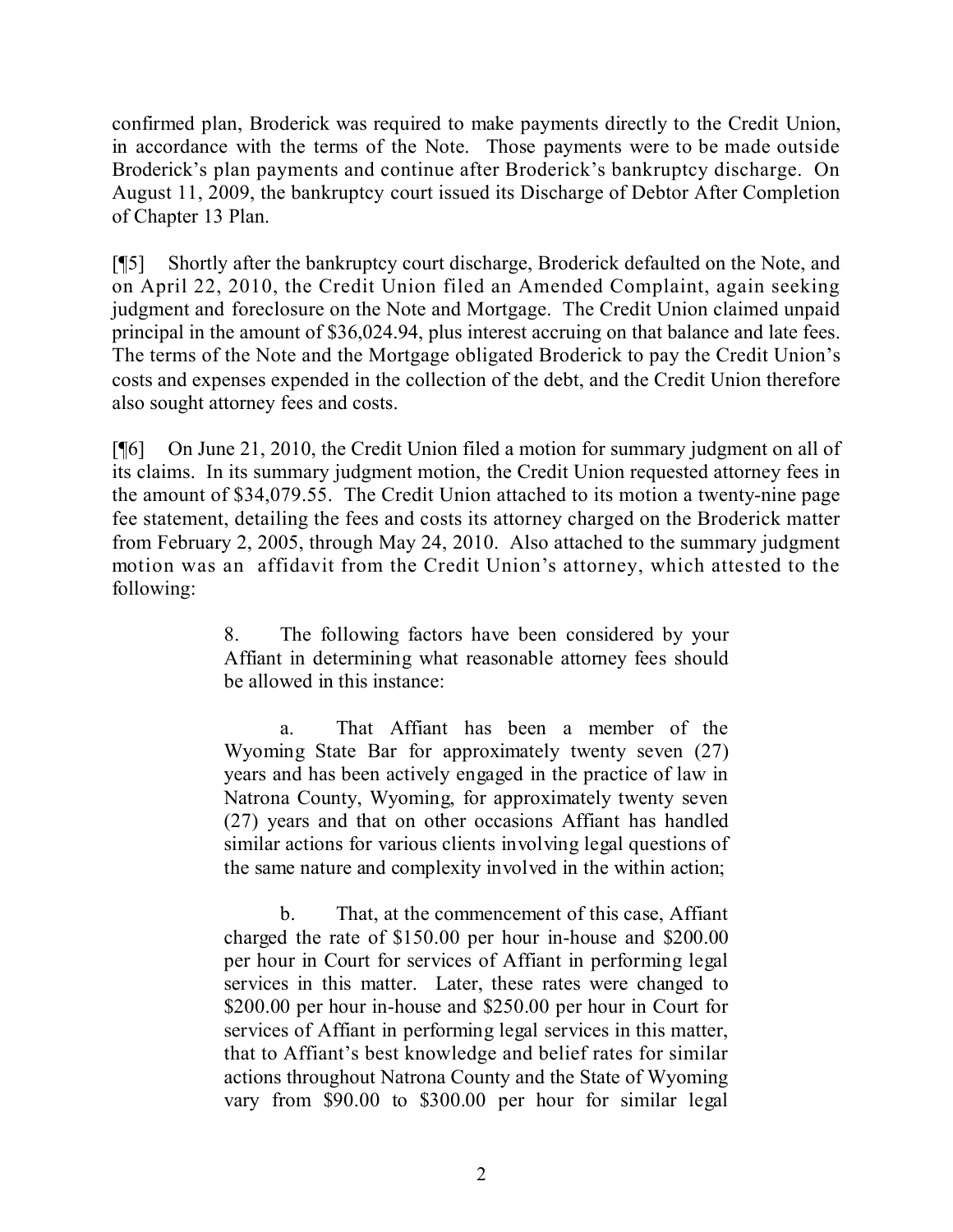services; that the hourly rate charged by Affiant is, in Affiant's opinion and legal experience, reasonable, commensurate and well within the range of fees customarily charged by other attorneys in this locality for similar services.

c. That Affiant charges the rate of \$75.00 per hour and \$90.00 per hour for paralegal work in this matter; that to Affiant's best knowledge and belief rates for similar services throughout Natrona County and the State of Wyoming vary from \$35.00 to \$105.00 per hour; that the hourly rate charged by Affiant is, in Affiant's opinion and legal experience, reasonable, commensurate and well within the range of fees customarily charged by other firms for paralegal services.

d. As of May 31, 2010, for representing the Plaintiff in this matter and in the Defendant's bankruptcy proceeding, Affiant has charged the Plaintiff to that date a total of \$40,517.50 in fees and a total of \$765.26 in costs for a total of \$41,282.76 which fees and costs are set out in detail in the attached statement dated May 31, 2010.

e. Your Affiant's involvement in this case has precluded him from accepting other employment from other clients as well as the Plaintiff.

9. As of August 22, 2008, the Plaintiff had received from the Defendant's Chapter 13 Bankruptcy Trustee payments for court-approved attorney fees and costs in the principal sum of Seven Thousand Two Hundred Three and 21/100 Dollars (\$7,203.21) for which the Defendant should be given credit against the total amount of reasonable attorney fees and costs awarded herein.

10. That in the opinion and legal expertise of your Affiant, based upon the ability and quality of the attorney involved in this matter, the complexity of the matter, the work actually performed to date, the manner in which said work has to date been done and in the future will be performed and the expected result of the legal services performed to date, when considered in the further light of fees customarily charged in the locality of Natrona County, Wyoming for similar services, a fee of \$40,517.50 is a reasonable attorney's fee in the within action for my representation up through and including May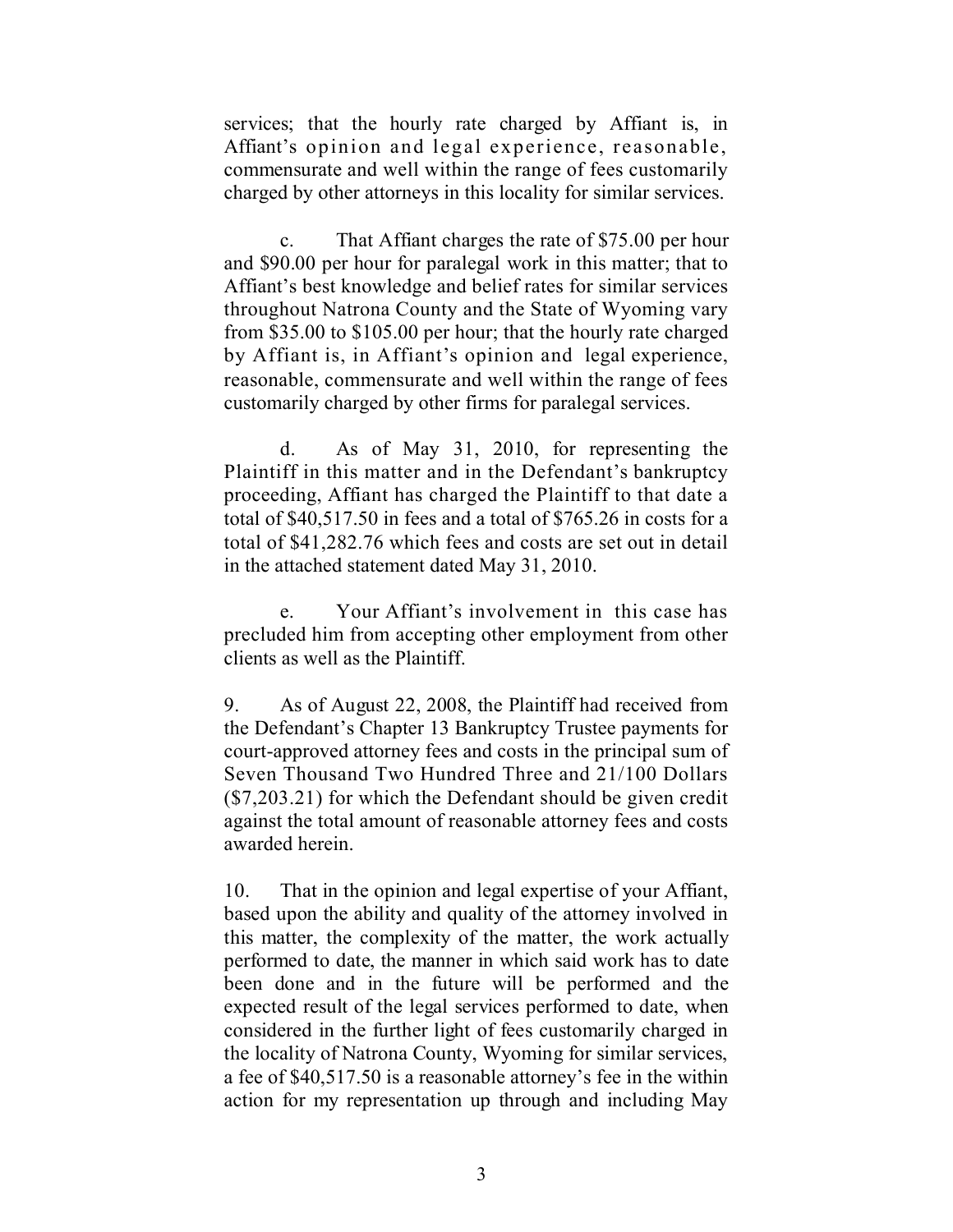31, 2010; that the Plaintiff ought to also recover \$765.26 in costs; that the Defendant should be given credit against these fees and costs in the amount of \$7,203.21; and that the Plaintiff is entitled to a total award of \$34,079.55. It is also anticipated that the Plaintiff will incur additional attorney's fees and costs from and after May 31, 2010 and that this Court should, after further notice and hearing, award the Plaintiff said additional reasonable costs and fees.

[¶7] On July 29, 2010, Broderick filed in the bankruptcy court a motion to reopen his bankruptcy case, along with a Motion for Order to Show Cause and/or Contempt Citation. Through those motions, Broderick requested that the bankruptcy court hold the Credit Union in contempt for "attempting to assess attorney fees against [Broderick] in violation of the Bankruptcy Code and . . . [the] plan confirmation order." In particular, Broderick argued to the bankruptcy court that the Credit Union's failure to apply to that court for compensation for attorney fees and costs, pursuant to Fed. R. Bankr. P. 2016(a), must result in a denial of such fees and costs.

[¶8] On August 6, 2010, Broderick filed an objection in state district court to the Credit Union's summary judgment motion. He argued the following in opposition to the motion:

> There are genuine issues of material fact regarding (1) the amount of Plaintiff's attorney fees, since \$34,389.69 were not disclosed to or approved by the Bankruptcy Court, (2) the application of the payments as between late charges, escrow expenses, attorney fees and principal and interest, and (3) whether all payments made by Defendant to Plaintiff have been applied to the loan balance.

[¶9] On August 13, 2010, the bankruptcy court entered an order reopening Broderick's bankruptcy case. On August 17, 2010, Broderick filed in state district court a Motion to Stay Proceedings, requesting that the state action be stayed until such time as the bankruptcy court had an opportunity to rule on the bankruptcy-related issues. On September 14, 2010, the district court entered an Order Granting Stay of Proceedings until the bankruptcy court's resolution of any bankruptcy-related issues.

[¶10] On February 2, 2011, the bankruptcy court issued an order denying the relief requested by Broderick. The court found that the Credit Union had properly applied the trustee distributions it received pursuant to the confirmed plan, and that its foreclosure action did not violate the discharge order since Broderick's confirmed plan provided for payment of the Credit Union debt outside the plan. The court further found as follows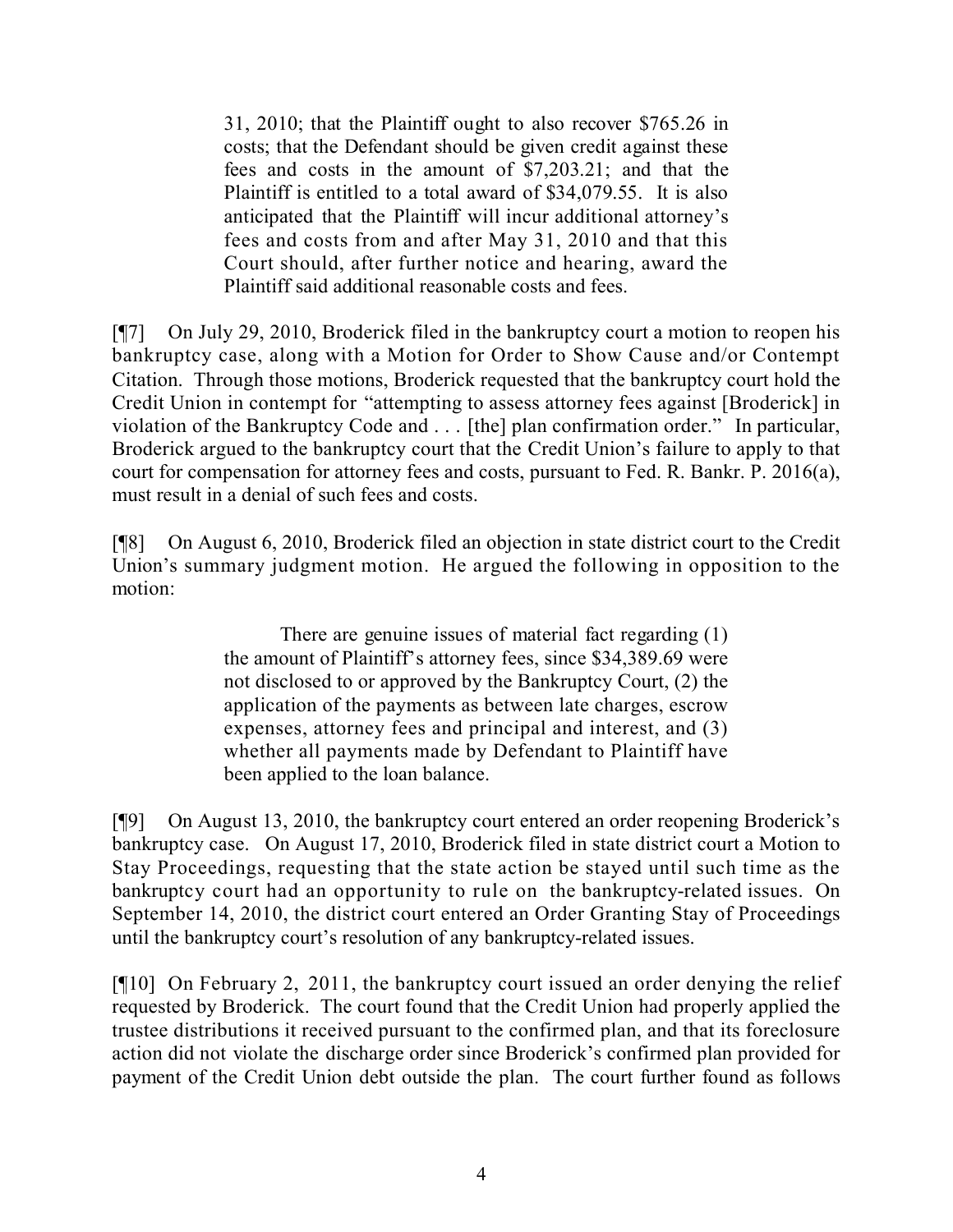with respect to overlapping attorney fees between the bankruptcy and foreclosure proceedings:

> Wyo Central, when it filed its complaint to foreclose its security interest in the Seventh Judicial District Court, included a request for attorney fees that also appears to encompass fees that were already approved and paid in the bankruptcy case. The court finds the applicant's statements to the court, that inclusion of those fees requested in the state court action was in error as credible. The court finds that this is harmless error and denies Debtor's request for sanctions.

[¶11] On February 7, 2011, Broderick filed a motion to alter or amend the bankruptcy court's order denying his contempt motion, and on June 13, 2011, the bankruptcy court issued an order denying that motion. On August 11, 2011, the district court set the Credit Union's summary judgment motion for hearing, and on September 29, 2011, it heard argument on the motion. On December 15, 2011, the district court entered an order granting the Credit Union's summary judgment motion. With respect to attorney fees and costs, the order provided:

> The court entertained the arguments of counsel for the parties and made note that counsel for the Plaintiff, in order to remove any possible confusion or controversy concerning the attorney fees awarded and paid in the Defendant's bankruptcy case and those requested in this "Plaintiff's Motion for Summary Judgment", verbally revised his "AFFIDAVIT OF THOMAS M. HOGAN [IN] SUPPORT OF PLAINTIFF'S MOTION FOR SUMMARY JUDGMENT AND REQUEST FOR AWARD OF REASONABLE ATTORNEY'S FEES" filed herein on June 21, 2010 to remove the Plaintiff's request for attorney fees and costs from the beginning of this matter up through and including May 31, 2007, that period representing the dates considered by the Defendant's bankruptcy court in it[s] previous ruling allowing for the Plaintiff's attorney fees and costs. Plaintiff's counsel represented to this court that the revised figures for attorney fees and costs requested in this matter are as follows:

| Requested fees and costs            |             |
|-------------------------------------|-------------|
| through May 31, 2010 (Affidavit) -  | \$41,282.76 |
| Fees and costs through May 31, 2007 |             |
| (Bankruptcy Court adjudication) -   | <19,653.82> |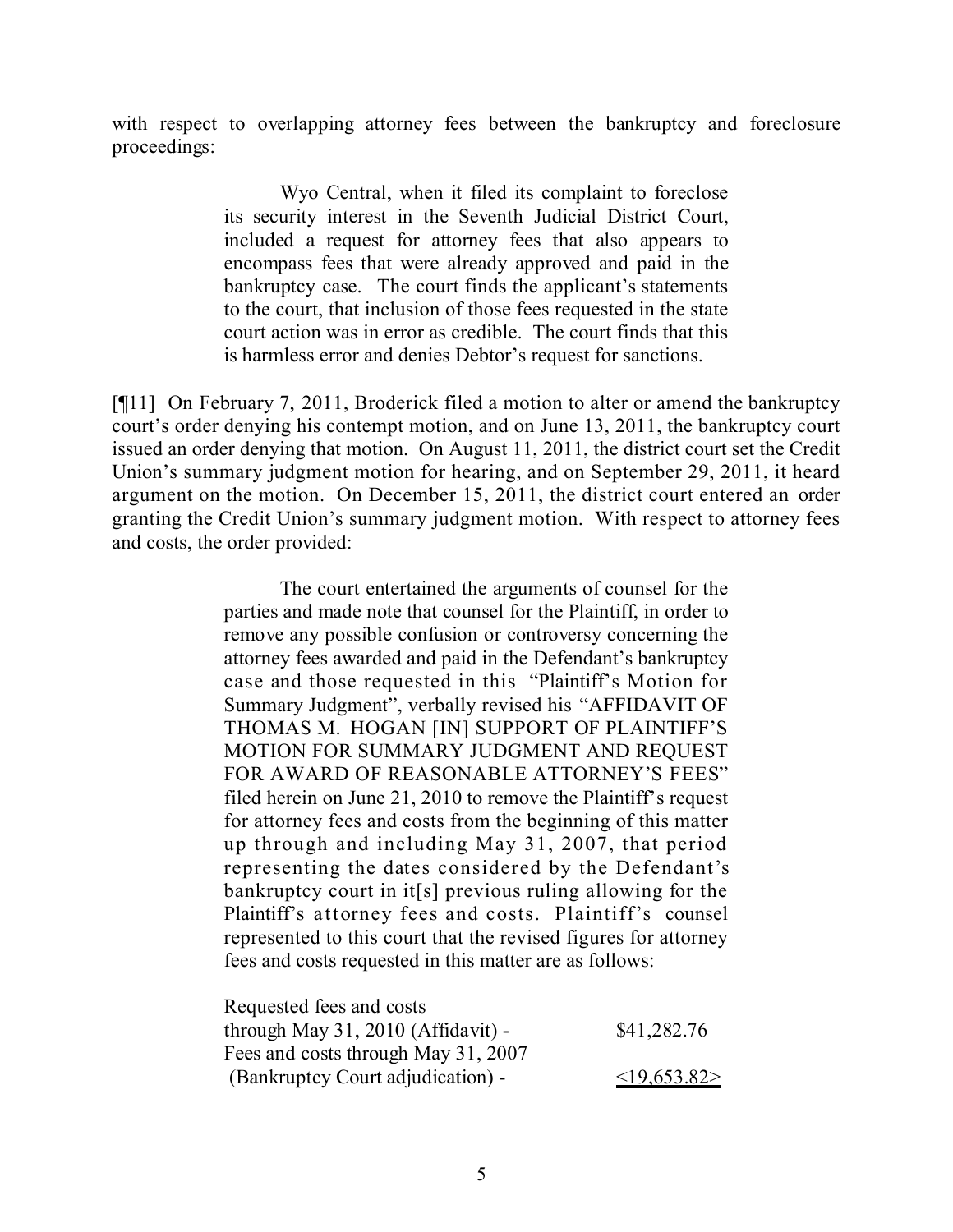| Revised request for fees and costs, |             |
|-------------------------------------|-------------|
| June 1, 2007 thru May 31, 2010 -    | \$21,628.94 |

[¶12] Based on the verbal revisions counsel for the Credit Union made to the Credit Union's request for fees and costs, the district court awarded fees and costs in the amount of \$21,628.94.

#### **STANDARD OF REVIEW**

[ $\llbracket$ [13] Motions for summary judgment come before the trial court pursuant to Rule 56(c) of the Wyoming Rules of Civil Procedure, which provides that

> [t]he judgment sought shall be rendered forthwith if the pleadings, depositions, answers to interrogatories, and admissions on file, together with the affidavits, if any, show that there is no genuine issue as to any material fact and that the moving party is entitled to a judgment as a matter of law.

*Redco Const. v. Profile Properties, LLC*, 2012 WY 24, ¶ 21, 271 P.3d 408, 414 (Wyo. 2012) (quoting *Formisano v. Gaston,* 2011 WY 8, ¶ 3, 246 P.3d 286, 288 (Wyo. 2011)). We review a grant of summary judgment following a well-established procedure:

> We review a summary judgment in the same light as the district court, using the same materials and following the same standards. [*Snyder v. Lovercheck,* 992 P.2d 1079, 1083 (Wyo. 1999)]; *40 North Corp. v. Morrell,* 964 P.2d 423, 426 (Wyo. 1998). We examine the record from the vantage point most favorable to the party opposing the motion, and we give that party the benefit of all favorable inferences that may fairly be drawn from the record. *Id.* A material fact is one which, if proved, would have the effect of establishing or refuting an essential element of the cause of action or defense asserted by the parties. *Id.* If the moving party presents supporting summary judgment materials demonstrating no genuine issue of material fact exists, the burden is shifted to the non-moving party to present appropriate supporting materials posing a genuine issue of a material fact for trial. *Roberts v. Klinkosh,* 986 P.2d 153, 155 (Wyo. 1999); *Downen v. Sinclair Oil Corp.,* 887 P.2d 515, 519 (Wyo. 1994). We review a grant of summary judgment deciding a question of law de novo and afford no deference to the district court's ruling. *Roberts v. Klinkosh,* 986 P.2d at 156; *Blagrove v. JB Mechanical, Inc.,* 934 P.2d 1273, 1275 (Wyo. 1997).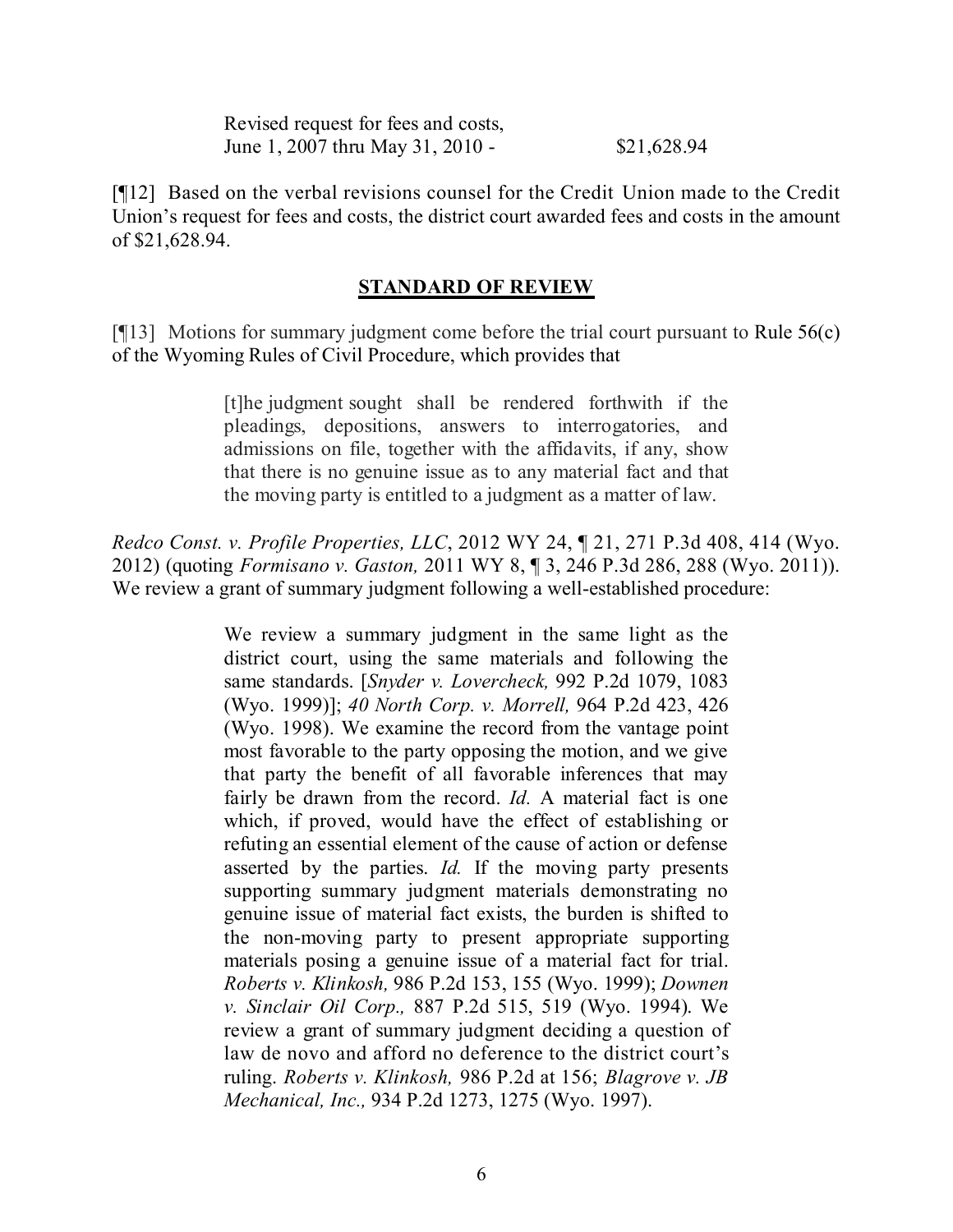*Wallace v. Pinnacle Bank–Wyoming*, 2012 WY 64, ¶ 11, 275 P.3d 1250, 1253-54 (Wyo. 2012) (quoting *Lindsey v. Harriet,* 2011 WY 80, ¶ 18, 255 P.3d 873, 880 (Wyo. 2011)).

[¶14] Our standard for reviewing an attorney fees award is likewise well established. This Court reviews a district court's decision awarding attorney fees for an abuse of discretion, and the appellant bears the burden of establishing that the trial court abused its discretion. *Askvig v. Wells Fargo Bank Wyoming, N.A.*, 2005 WY 138, ¶ 22, 121 P.3d 783, 789 (Wyo. 2005) (citing *Johnston v. Stephenson,* 938 P.2d 861, 862 (Wyo. 1997)). "Judicial discretion is a composite of many things, among which are conclusions drawn from objective criteria; it means a sound judgment exercised with regard to what is right under the circumstances and without doing so arbitrarily or capriciously." *Wilson v. Lucerne Canal & Power Co.*, 2003 WY 126, ¶ 11, 77 P.3d 412, 416 (Wyo. 2003) (quoting *Pasenelli v. Pasenelli*, 2002 WY 159, ¶ 11, 57 P.3d 324, 329 (Wyo. 2002)).

## **DISCUSSION**

[¶15] Broderick has condensed his three issues relating to attorney fees into two arguments. Broderick first contends that summary judgment was improper because federal bankruptcy law preempts the issue of attorney fees related to Broderick's bankruptcy and only the bankruptcy court may rule on the fee issue. Broderick's second contention is that the Credit Union failed to prove its fees and costs with the required certainty. We reject both arguments.

### **1. Bankruptcy Law Preemption**

[¶16] Broderick argues that to the extent the Credit Union sought recovery of fees it incurred during Broderick's bankruptcy, Fed. R. Bankr. P. 2016(a) requires bankruptcy court approval of those fees. He argues that under principles of federal preemption, this bankruptcy rule controls over any conflicting state law.

[¶17] We reject Broderick's argument because Rule 2016, by its plain terms, applies only to applications for payment from the bankruptcy estate. The rule provides, in relevant part:

> An entity seeking interim or final compensation for services, or reimbursement of necessary expenses, *from the estate* shall file an application setting forth a detailed statement of (1) the services rendered, time expended and expenses incurred, and (2) the amounts requested.

Fed. R. Bankr. P. 2016(a) (emphasis added).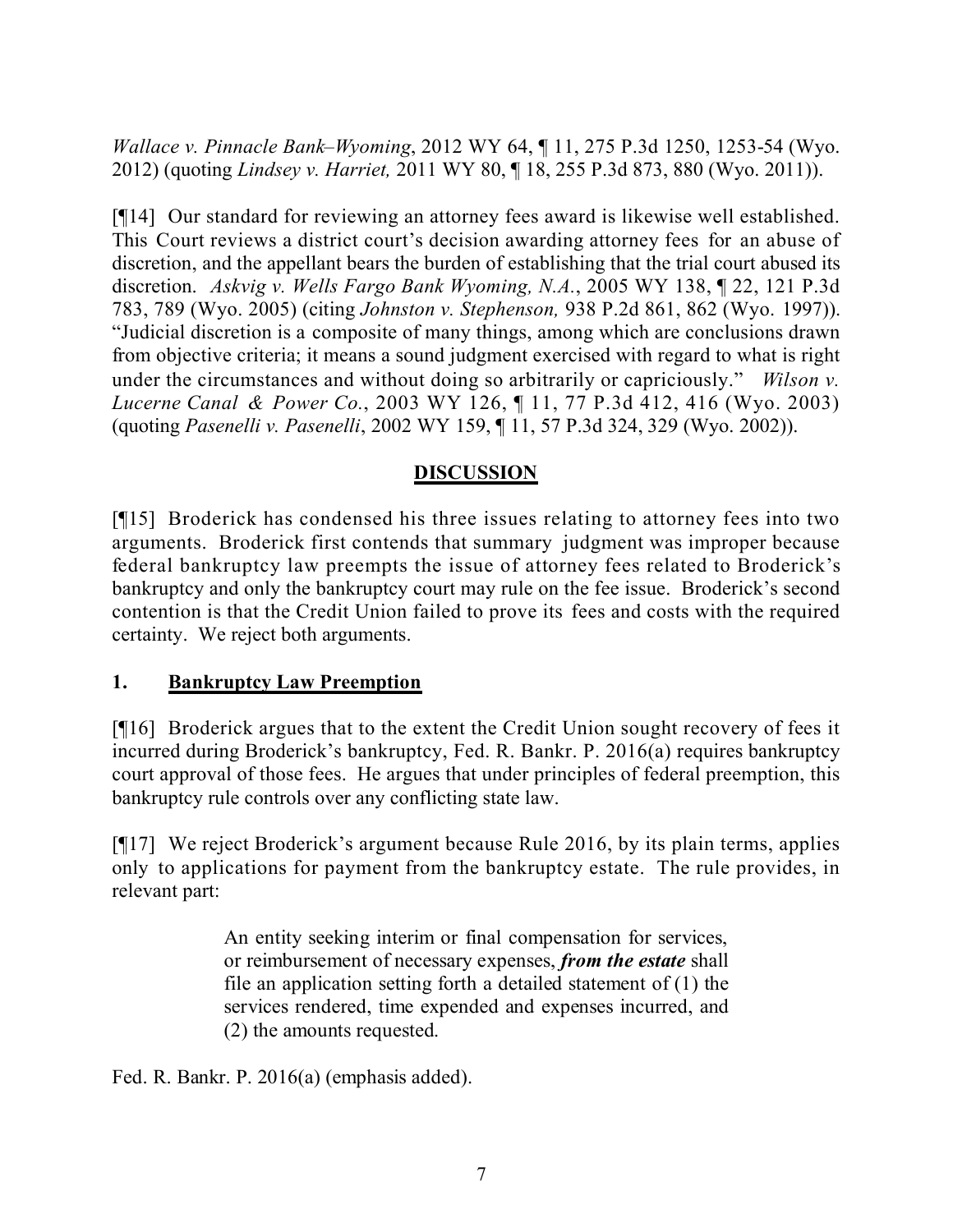[¶18] The Credit Union applied for attorney fees and costs after Broderick's bankruptcy case was closed, based on Broderick's post-discharge default, and it applied for those fees and costs to be paid from foreclosure proceeds, not from the bankruptcy estate. Bankruptcy Rule  $2016(a)$  therefore does not apply.<sup>1</sup>

[¶19] That the present foreclosure proceedings are outside the bankruptcy estate and do not infringe on the bankruptcy domain is confirmed by the bankruptcy court's ruling on Broderick's contempt motion, which he filed after the Credit Union began the present proceedings. The bankruptcy court ruled that the foreclosure proceedings were proper and did not violate its discharge order.

> The Debtor alleges that Wyo Central's action to foreclose its security interest in the state court violates the discharge. The Debtor's confirmed plan provided for the payment to Wyo Central under Class 8, "Unmodified Claims" or "outside of the plan." The plan language of 11 U.S.C. § 1326(c) allows that the plan or the order confirming the plan can "otherwise provide" for payments to creditors under the plan. This is what the Debtor chose to do in making payments to Wyo Central under Class 8.

> A debtor may choose not to provide for a secured claim and elect instead to pay those claims directly to the creditor outside the plan. The lien securing those claims merely passes through the bankruptcy unaffected . . . . such claim will not be eligible for discharge. The Debtor did not receive a discharge on this secured debt that was classified as an Unmodified Claim. Therefore, the Court finds that Wyo Central did not violate the discharge upon filing a proceeding in the state court after the Debtor's discharge was entered and the case was closed. [Citations omitted.]

[¶20] The Credit Union filed its initial foreclosure action in 2005 and amended that action in 2010 when Broderick again defaulted after his bankruptcy case was concluded. While the bankruptcy case was on-going, the Credit Union sought reimbursement for

 $\overline{a}$ 

<sup>1</sup> We find no authority to the contrary in the cases cited by Broderick. *See In re Moffitt*, 408 B.R. 249, 258-59 (Bankr. E.D. Ark. 2009) (creditor must file a Rule 2016 application with the bankruptcy court in order to collect fees *from the estate*) (emphasis added); *In re Payne*, 387 B.R. 614, 631 (Bankr. D. Kan. 2008) ("While § 1322(b)(2) preserves a lender's pre-petition rights and protects them from modification through the plan, a 'contractual right to seek reimbursement is not the equivalent of a right to collect an undisclosed charge *from the estate*.'") (citation omitted and emphasis added); *In re Sanchez*, 372 B.R. 289, 304-05 (Bankr. S.D. Tex. 2007) ("Defendant, as the entity seeking reimbursement for expenses *from the estate*, has the burden to file Rule 2016 disclosures[.]") (emphasis added).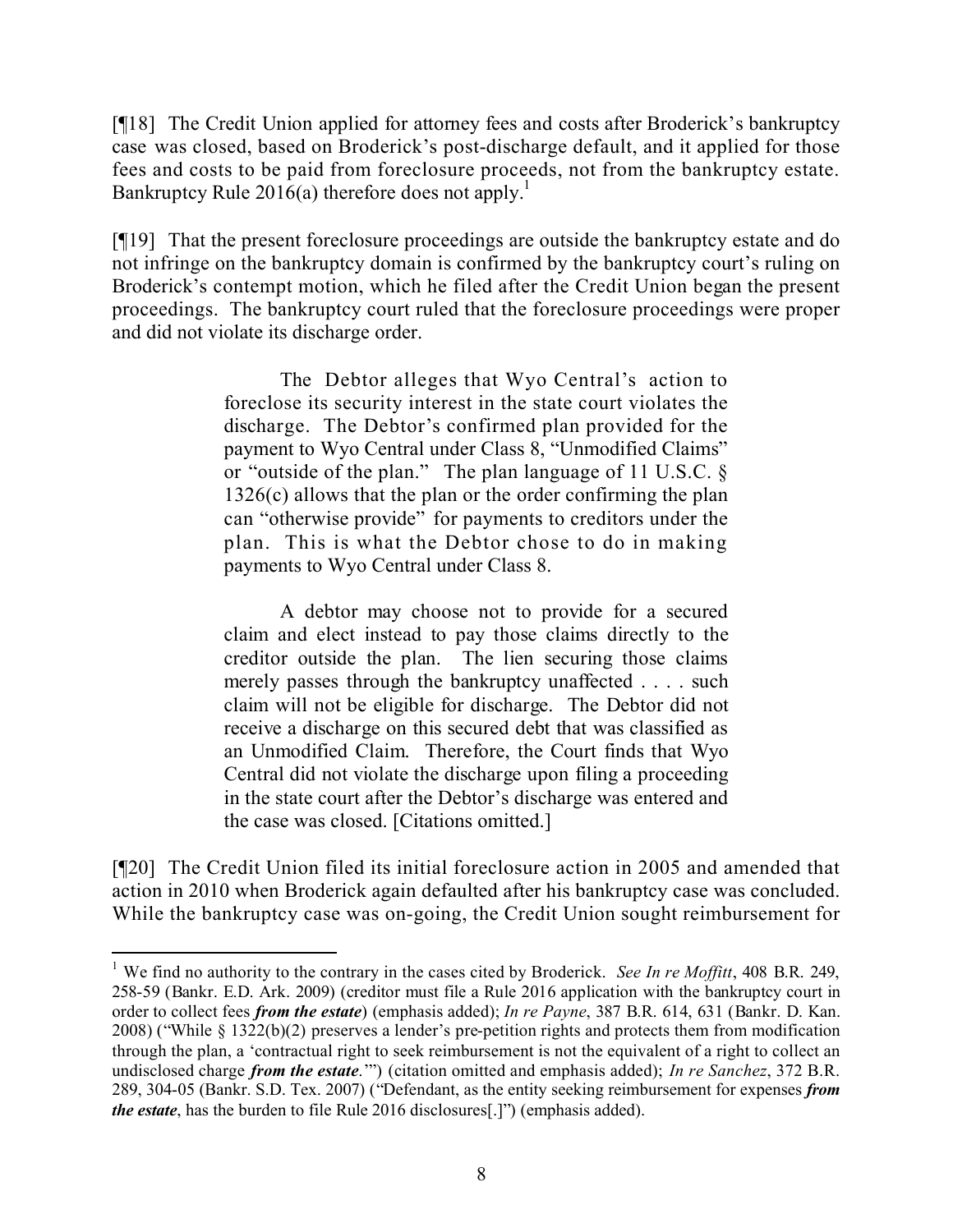certain of its fees and costs from the bankruptcy estate. For those fees and costs, the Credit Union sought approval from the bankruptcy court as required by Bankruptcy Rule 2016(a). The fees and costs at issue in this appeal, however, are those fees and costs for which the Credit Union did not previously seek reimbursement from the bankruptcy estate. The Credit Union seeks reimbursement of these fees, not from any bankruptcy proceeds, but from the foreclosure proceeds as allowed by the express terms of the Note and Mortgage.

[¶21] The Note provides as follows concerning the Credit Union's right to fees and costs in the event of Broderick's default:

> If the Note Holder has required me to pay immediately in full as described above, the Note Holder will have the right to be paid back by me for all of its costs and expenses in enforcing this Note to the extent not prohibited by applicable law. Those expenses include, for example, reasonable attorneys' fees.

[¶22] Section 22 of the Mortgage contains a similar attorney fee and costs shifting provision:

> If the default is not cured on or before the date specified in the notice, Lender at its option may require immediate payment in full of all sums secured by this Security Instrument without further demand and may invoke the power of sale and any other remedies permitted by Applicable Law. Lender shall be entitled to collect all expenses incurred in pursuing the remedies provided in this Section 22, including, but not limited to, reasonable attorneys' fees and costs of title evidence.

[¶23] A separate provision of the Mortgage allows the Credit Union to also collect costs related to protecting its interests in any bankruptcy proceeding. Section 9 of the Mortgage provides, in part:

> If (a) Borrower fails to perform the covenants and agreements contained in this Security Instrument, [or] (b) there is a legal proceeding that might significantly affect Lender's interest in the Property and/or rights under this Security Instrument (such as a proceeding in bankruptcy, probate, for condemnation or forfeiture, for enforcement of a lien which may attain priority over this Security Instrument or to enforce laws or regulations), . . . then Lender may do and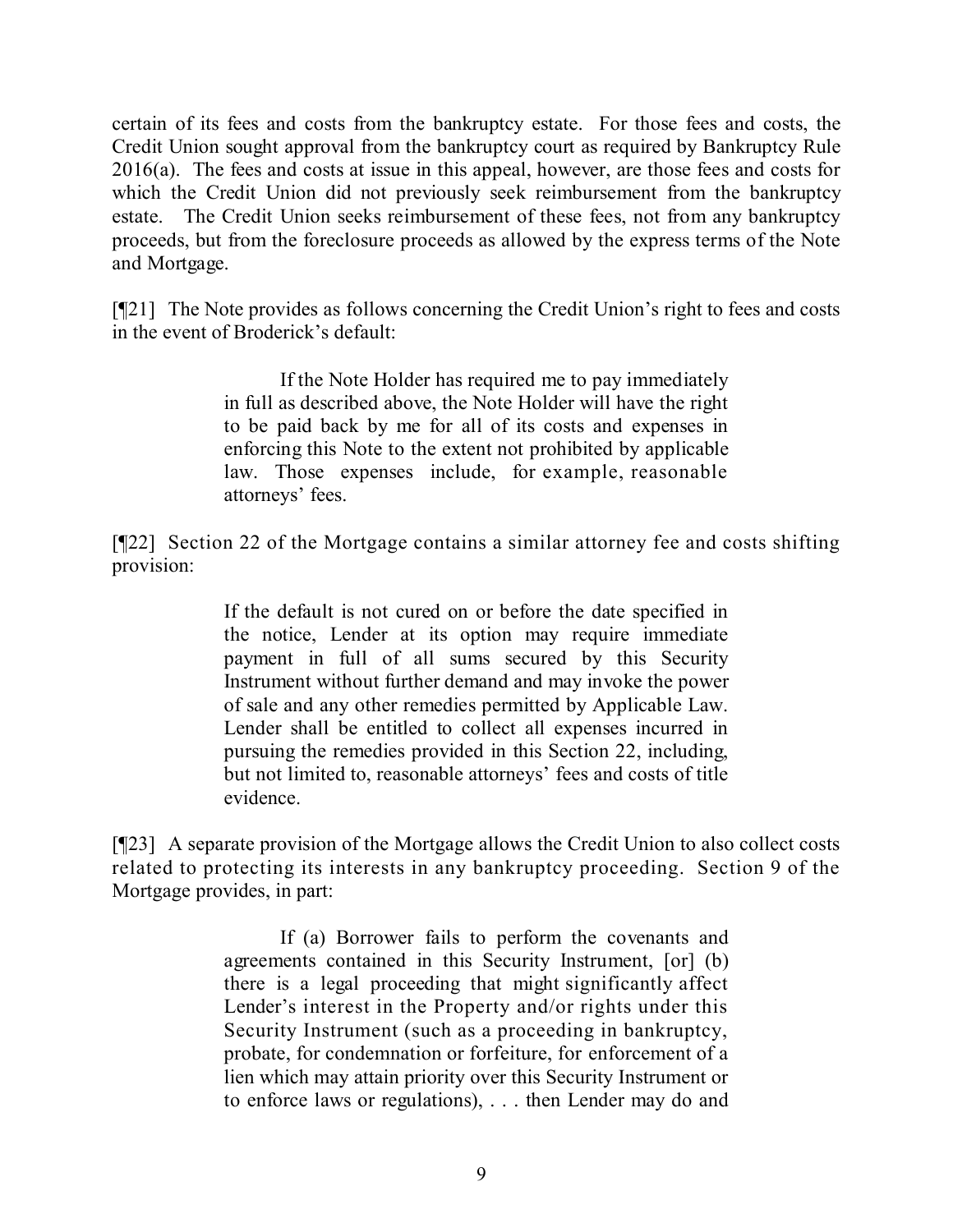pay for whatever is reasonable or appropriate to protect Lender's interest in the Property and rights under this Security Instrument, including . . . (c) paying reasonable attorneys' fees to protect its interest in the Property and/or rights under this Security Instrument, including its secured position in a bankruptcy proceeding. . . .

Any amounts disbursed by Lender under this Section 9 shall become additional debt of Borrower secured by this Security Instrument.

[¶24] Under the terms of the Note and Mortgage, the Credit Union has a clear right to reimbursement from the foreclosure proceeds for the expenses it incurred in pursuing its foreclosure action and protecting its security interest. The Credit Union's right to reimbursement of fees and costs is independent of Broderick's bankruptcy, was pursued after Broderick's bankruptcy case was concluded, and does not run afoul of bankruptcy law.

# **2. Adequacy of Credit Union's Proof of Fees and Costs**

[¶25] Broderick argues that the Credit Union did not prove its attorney fees and costs to a reasonable degree of certainty. In particular, Broderick contends that the Credit Union's oral revision to the application during argument, its redactions in the fee statements, its lack of clarity regarding which loan obligation the fees applied to, and mathematical errors in the fee calculations have created such confusion that the amount of fees cannot be determined with a reasonable degree of specificity. We disagree.

[¶26] With respect to the oral revision to the fee application, the district court's order is clear that the Credit Union removed all fees and costs incurred through May 31, 2007, from its application. That left fourteen pages of fee statements with charges clearly detailed from June 7, 2007, through May 24, 2010. We find nothing confusing in the oral revision.

[¶27] With respect to the alleged confusion caused by redactions in the fee statements, we find that in the fourteen pages of fee statements that remained after the oral revision, there is one redaction. The redaction appears in the entry for one-half hour of time on May 2, 2008, and reads as follows:

> Janice wrote – 'We have just received a 10 day payoff request from WESC FCU for Broderick. [Redacted Text] – Review payoff fax. Telecon with Janeice and Tyler – went through figures for payoff.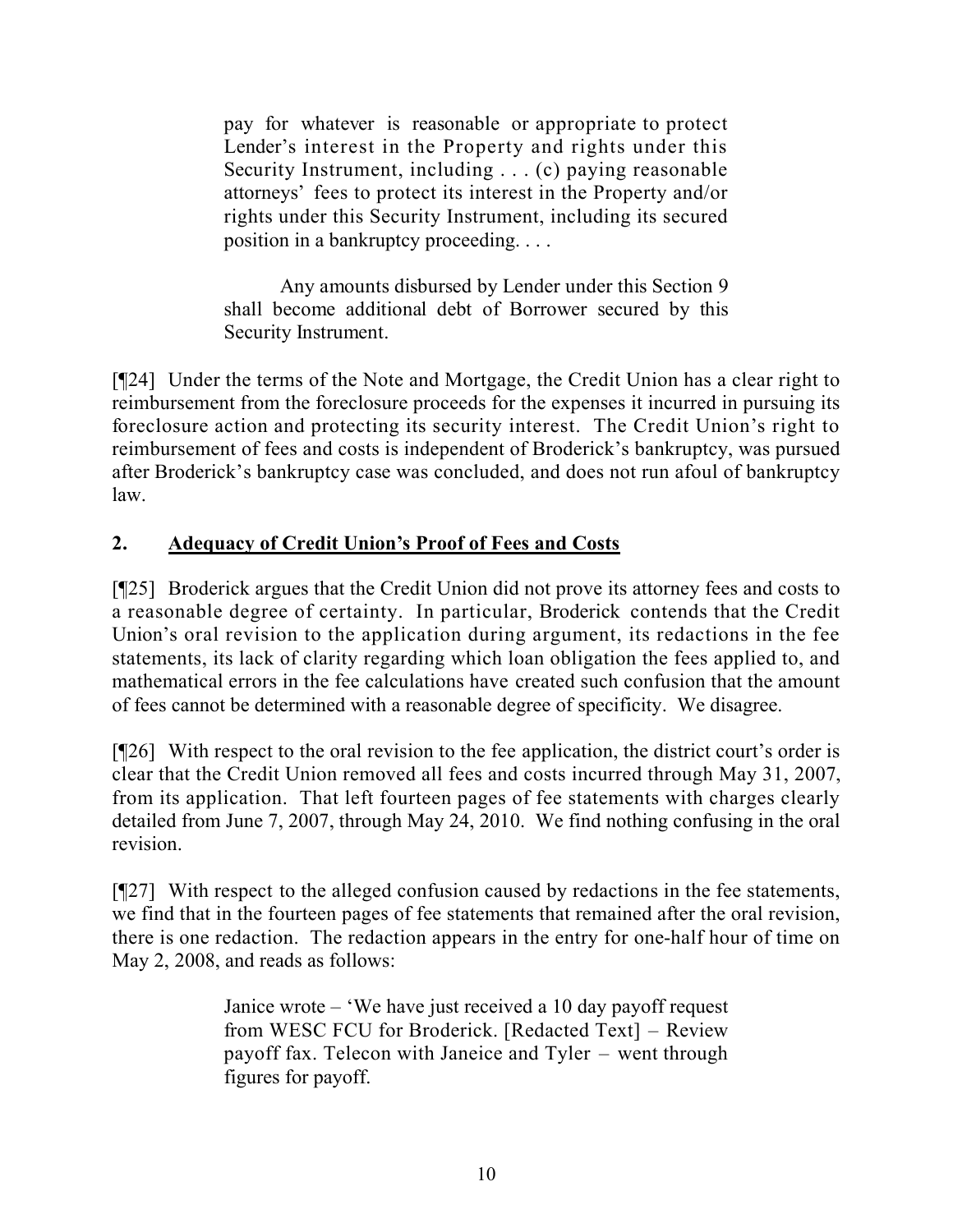Broderick does not explain how this single redaction caused even this one entry to become too vague to determine the reasonableness of the charge, let alone how it rendered the entire fee application too vague. We thus reject this argument.

[¶28] With respect to the question of which loan obligation the fees and costs apply to, the Credit Union submitted an affidavit from its attorney which stated that the Note and Mortgage form the basis of the Credit Union's claims in this matter. Broderick presented no evidence to the contrary, and we thus reject this argument.

[¶29] With respect to the alleged errors in mathematical calculations, Broderick again presented no evidence of such errors, or even examples of such errors. We thus, again, reject Broderick's argument.

[¶30] Wyoming Statute § 1-14-126 allows the district court discretion to determine the reasonableness of an application for attorney fees and costs based on:

> (i) The time and labor required, the novelty and difficulty of the questions involved, and the skill requisite to perform the legal service properly;

> (ii) The likelihood that the acceptance of the particular employment precluded other employment by the lawyer;

> (iii) The fee customarily charged in the locality for similar legal services;

(iv) The amount involved and the results obtained;

(v) The time limitations imposed by the client or by the circumstances;

(vi) The nature and length of the professional relationship with the client:

(vii) The experience, reputation and ability of the lawyer or lawyers performing the services; and

(viii) Whether the fee is fixed or contingent.

Wyo. Stat. Ann. § 1-14-126(b) (LexisNexis 2011).

[¶31] The Credit Union's fee application addressed these factors through the attached affidavit of its attorney, and the attached fee statements set forth the fee and cost amounts